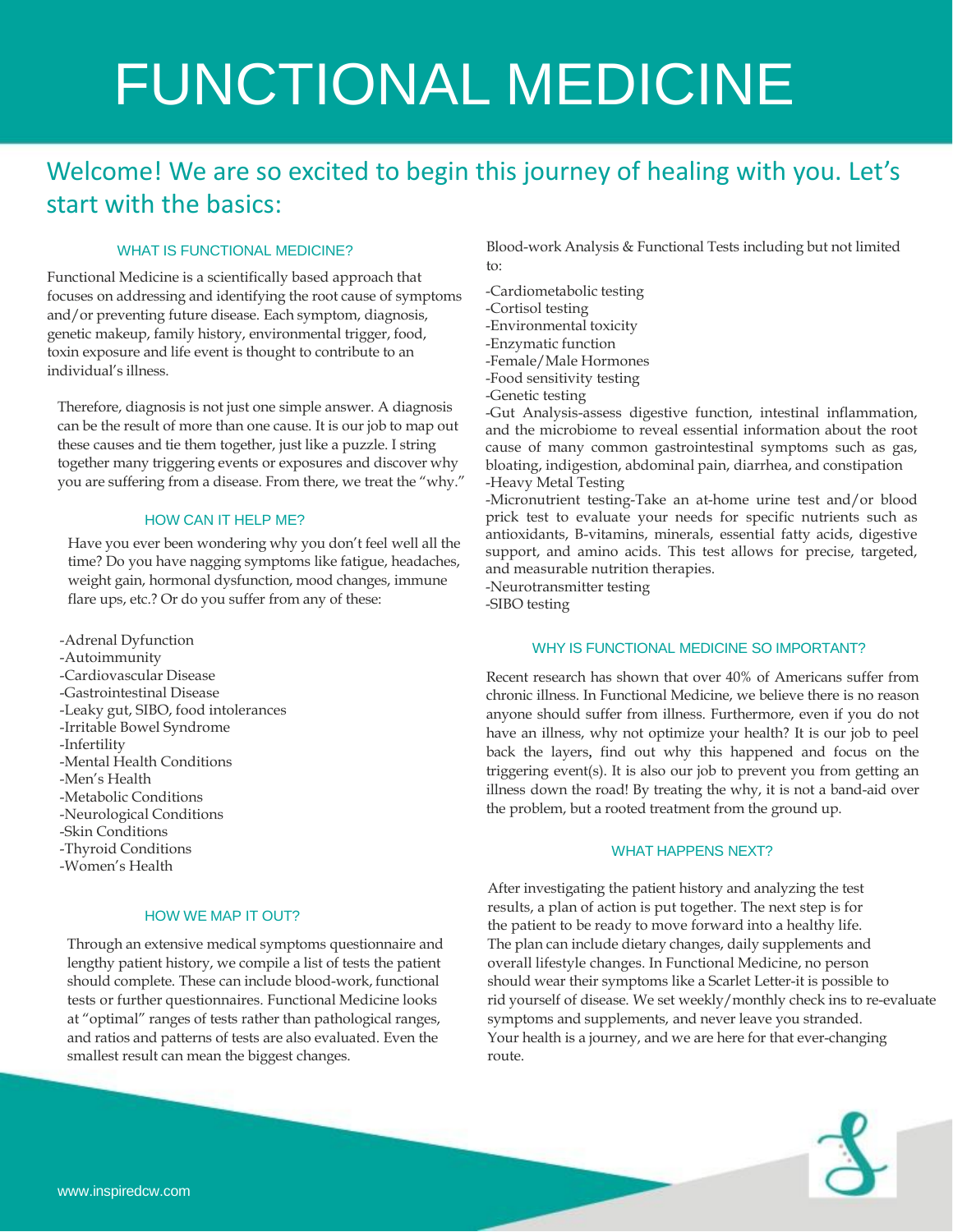# What else is included in the Functional Medicine journey?

## Functional Medicine works hand in hand with Functional Nutrition, Chiropractic and Acupuncture, and here's how!

## Why a dietitian is important for your journey...

**Functional Nutrition** emphasizes the importance of high quality foods and phytonutrient diversity to address clinical imbalances and move individuals toward the highest expression of health. Through advanced nutrition assessment and a thorough Functional Medicine based history, we develop personalized therapeutic interventions that promote optimal health and prevent diet- and lifestyle-related disease.

You are unique! You have your own genetic makeup, health history, and lifestyle. Your nutrition plan should be unique to your individual body, too! Here at Inspired, we use individualized food therapy as a natural medicine to help restore balance, replete nutrient deficiencies, heal the gut, and more. We honor the fact that food is not only fuel for your body, but also an extremely useful tool to help us address the underlying cause of your condition. There are no generic meal plans or handouts, because each individual person is different! Together, we will work to find a nutrition plan that is realistic for your lifestyle, while also reducing unwanted symptoms and restoring balance in the body **so you can feel your very best!**

## What about chiropractic and acupuncture?

With functional medicine, we've got the labwork, internal analysis, supplements, nutrition changes and lifestyle changes under control. But imagine your body as a giant freeway, with on ramps and off ramps all leading in different directions. What if there is a traffic jam, or a disconnect in the roads? That is where chiropractic and acupuncture come in. These incredible practices help to re-wire the nervous system and remove blockages that may be preventing the body from healing. Both chiropractic and acupuncture work with the functional medicine process because they work to realign the nervous system and support a parasympathetic (calm) state that promotes your ultimate, greatest healing.

**Chiropractic** involves manual manipulation, breath work, muscle releases and movement analysis in order to help your body return to its most mobile, strong self. **Acupuncture** involves the use of needles on meridians (think body freeways) and removes blockages on these freeways and promotes a nervous system reset.

**Conditions treated with chiropractic and acupuncture:** Addiction Behaviors Anxiety, Arthritis, Asthma, Depression, Digestive ailments, Menstrual Cycle Issues, Fatigue, Migraines, Back Pain, Sinusitis, Neurological Conditions, Strains/Sprains, Tight Muscles, Disc Conditions and a number of other general musculoskeletal conditions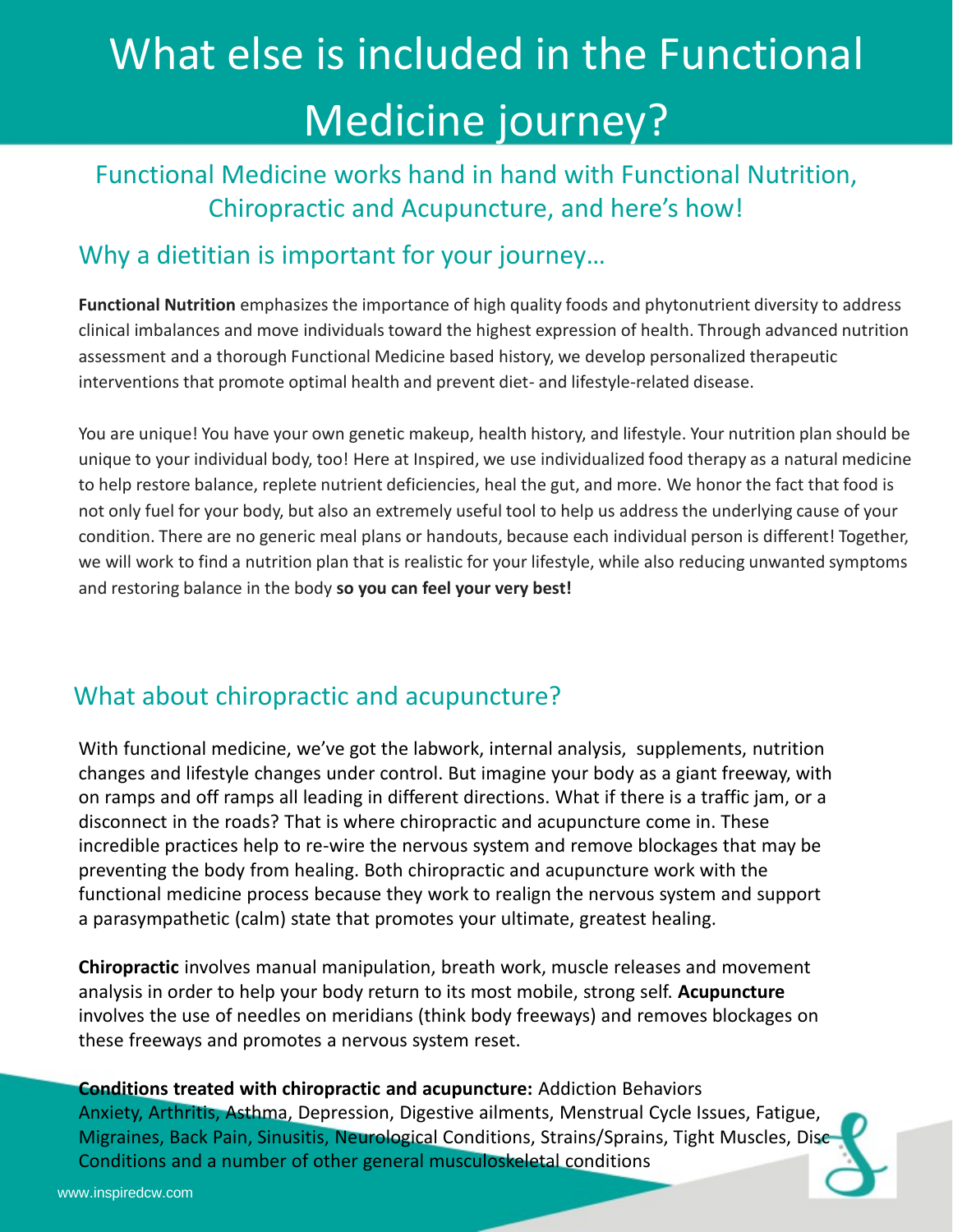# Expectations vs. Agreements:

We are so proud of you for taking action steps towards healing. We are honored to be on this journey with you. One of the most important things we need to discuss is expectations vs agreements. Agreements are such a powerful way to know we are on the same page and moving in the same direction, with the freedom to express our needs along the way. We *urge* patients to understand that health is a journey. Functional Medicine is not a quick fix, this is a healing process and journey. We want you to understand the following expectations vs agreements of care. With these, we can provide you the best possible care all while helping you to understand what this journey will bring you.

#### EXPECTATIONS:

1. Functional Medicine is a journey, which will entail lifestyle changes including: -dietary changes -toxin reduction -physical activity changes -cleaning/body product switches -supplement usage -emotional counseling -and so much more!

2. Timeline for healing can be anywhere from 3 months to 2 years. It takes time to undo a lifetime of health patterns.

3. You are ultimately responsible for your health and the changes you choose to make. You will receive guidance from the doctor, but the changes are up to you. You've got this!

4. We expect all patients to follow a protocol for minimum 3 months in order to see lasting changes. For 6 weeks, we like to see you weekly. This holds you accountable to embark on this journey together and dedicate the time to yourself. Remember, Rome wasn't built in a day!

### AGREEMENTS:

1. We agree to share our thoughts and opinions on your care plan. We value each other's input, but we agree that as the doctor, I have the confidence to do the research for us and come up with the final decision, all things being considered.

2. We agree that we are both open to communication at all hours of the day and night, with the understanding that we will reply to each other within 48 hours. If we need more time, we will communicate this. If the questions or concerns require an appointment, this will be communicated and arranged. Appointments requiring a case review may be scheduled at a later date due to the doctors' planning schedule.

3. We agree that products recommended will be purchased through Fullscript unless otherwise communicated, as this is a trusted source for purchasing supplements and allows proper record-keeping for us. This is also a way we keep our in-office costs lower. More to come on this in a few pages.

4. We agree that all recommendations given are for the most profound healing effect on your mind and body. Therefore, we agree they will be carried out as discussed to the best of your ability. If there are questions or if something just doesn't vibe with you right now, that's ok! This is about YOU, so let's also agree vulnerability and radical honesty is part of this journey. I will agree to completely respect where you are physically and mentally, and I will use all of my best resources and knowledge to guide you in any way I can.

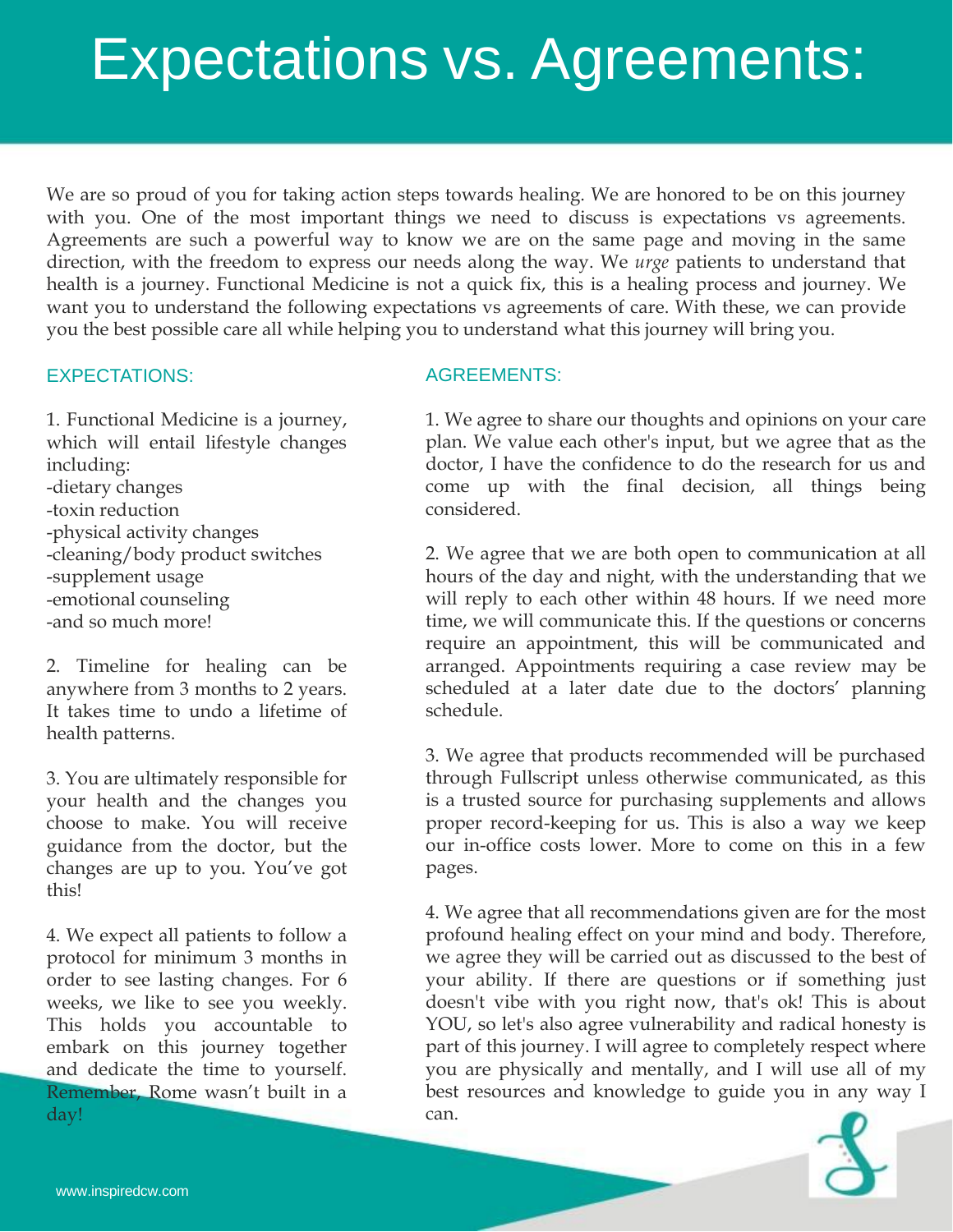## Annointmant Timaling During Pregnancy Appointment Timeline

#### $V_{\rm tot}$  1 **Visit 1**

for a some and health situation, but it has some particular benefits for pregnant mothers. Regular chiropracticular chiropracticular chiropracticular chiropracticular chiropracticular chiropracticular chiropracticular chi Medical History taken, Complete new patient visit checklist, Order test kits and bloodwork, Financial discussion, Expectations/agreements for future appointments set, Plan visit to see dietitian, Discuss any immediate lifestyle suggestions, Order supplements from Fullscript, Bloodwork script given, Test kit explained/ordered

### **Visit 2** (1 day -2 weeks later)

Meet with dietitian, Food & mood journal completed/reviewed on Practice Better,<br>Order/Review Fullscript supplements, Progress questionnaire given, Mindset and prepping for Order/Review Fullscript supplements, Progress questionnaire given, Mindset and prepping for your healing journey, Website review (where to order/message/find results)

### **Visit 3** (1-4 weeks later)

non<br>Ieet<br>1ppl<br>1  $\text{EVAL}$  ease pregnancy symptoms  $\text{EVAL}$ Meet with dietitian, Symptom review, Bloodwork or test kit results reviewed, More tailored supplements given, Review progress on dietary changes or give nutrition protocol, Assess goals, Mindset discussion, Exercise plan discussed, Refer for chiropractic, massage, acupuncture

### **Visits 4** (About 1-4 week later or when test results are in)-

xxx<br>ymp<br>pplic Symptom check in, Supplement check in, Review food log, Review goals, Kit review if applicable, Mindset visit to help with changes, Exercise check in, Prioritize healing timeline (i.e. First gut healing, then hormones, followed by immune check in)

### **Visits 5-Beyond** (weekly/monthly check ins)

xxx<br>ymp<br>xllox Symptom check in, supplement update, review need for further testing, musculoskeletal treatment, acupuncture treatments, toxin burden. Review kit results. Discuss any of the following: pantry clean out, individualized goals, mindset shift, exercise, emotional support, supplements/treatment questions. Visits vary depending on the patients needs.

Ve w<br>evier Better Labor and Birth Chiropractic adjustments can help shorten labor and make the birth process easier. If We would like all patients to set weekly appointments for six weeks, but we schedule results review appointments in the order the results are received. A case review is completed by the doctor before your appointment, and your appointment is scheduled on the next available date makes it possible for you to see the greatest change and to dedicate the time to heal yourself! You may see one of our doctors for functional medicine, chiropractic, acupuncture or massage babies can be adjusted for any strategies can be checked for any substant process. Finally, chirage from the birth process. Finally, chirage from the birth process. Finally, chirage from the birth process. Finally, chirage as well as our dietitian for nutrition and lifestyle support several times before we review your results. These visits are all a very important part of your progress and provide community and after your results have been reviewed. Completing your test kit ASAP allows for us to review your results in a timely manner. Weekly check-ins with various providers/services are what accountability.

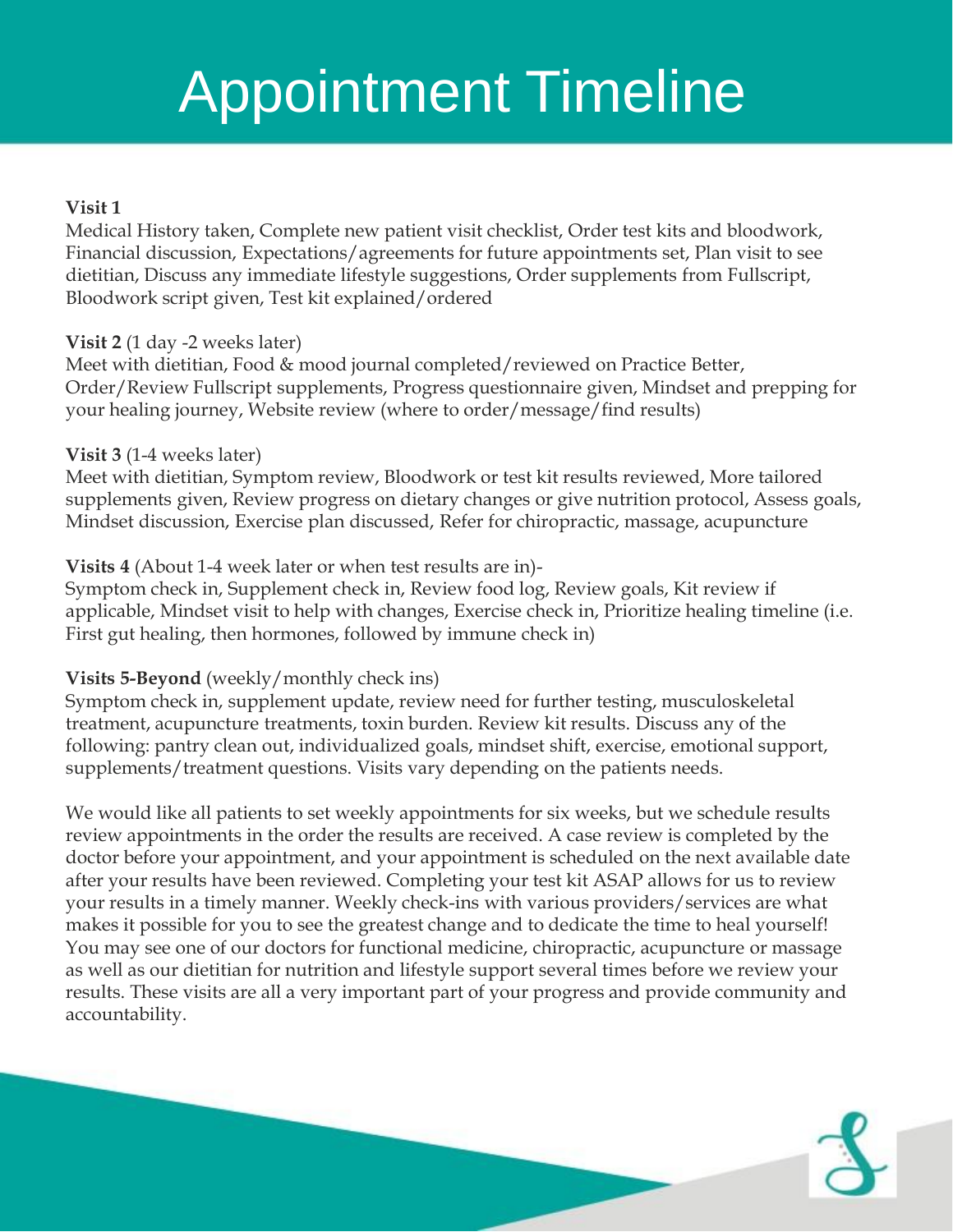# Frequently Asked Questions

Congratulations on wanting to learn more about living well. I am honored that you're taking the time to investigate us on your journey towards becoming healthy, staying pain free and living your best life!

#### WHAT DOES TREATMENT CONSIST OF? WHY DO I NEED SUPPLEMENTS?

Supplement changes, dietary advice, physical activity changes, stress reduction techniques, cleaner/beauty care switches, and so much more.

#### HOW MANY VISITS DOES IT TAKE?

Expect a minimum of 6 visits, and monthly check ins are strongly recommended after the first 5. See timeline for more details. The purpose of your first six visits are to get you started, after that you will need regular check-ins and updates, this process usually takes a year or more to truly make a lasting change.

HOW MUCH DO SUPPLEMENTS COST? Please note: Only one test kit or bloodwork result will be reviewed per visit due to time

Typically, Between \$100-\$300/month depending on your care.

#### DOES EVERYONE NEED BLOODWORK?

Yes. It is key for the doctors to review recent bloodwork/metabolic functions of the body in order to guide care.

#### DOES EVERYONE NEED A FUNCTIONAL KIT?

Not necessarily. The need for kits will be discussed in your first visit.

#### WHAT IS THE COST OF FUNCTIONAL KIT TESTING?

Functional kits can range from \$250-\$800 depending on the kit. Some of these can utilize insurance, however it is the patient responsibility to verify kit insurance coverage. We cannot verify this in the office.

#### Do you have a payment plan?

We offer a package of 10 visits plus two interpretation fees for 10% off **if paid in full**. This saves you \$120! The second interpretation fee can also be used for an office visit. **Ask about our Care Credit option for financing!**

Today's food supply unfortunately does not contain enough nutrients to satisfy the needs of our body. Almost every patient will receive a supplement plan via our online dispensary Fullscript.

According to the Federal Food, Drug, and Cosmetic Act, as amended, Section  $201(g)(1)$ , the term drug is defined as an 'article intended for use in the diagnosis, cure, mitigation, treatment, or prevention of disease.' Technically, supplements are not classified as drugs. However, these substances can have significant effects on physiology and chemistry of the body. In this office, we make individualized recommendations regarding use of supplements and nutritional counseling in order to supply nutrition to support the physiological and biomechanical processes of the human body. The goal of these supplements are to support metabolic function and have a specific goal for each patient. Use of supplements may be safely used with medications (drugs), however interactions can occur. It is key that you keep all health care providers fully informed about each medication and supplements, herbs or hormones you are taking.

As a service to you, we make nutritional supplements available through our online dispensary called Fullscript. We love it because we have access to a variety the top evidence-based brands proven to have therapeutic effect on a multitude of conditions…all on ONE website! By utilizing a Fullscript account, you have access to the full catalog of products available through this site, along with your doctor's personalized script for you. We require you to purchase through this site, because these products are from a trusted source. Natural herbs and supplements are not regulated by the FDA, so it is important to know where you are getting your product and that they will have the therapeutic benefits we desire.

#### WILL YOU GIVE ME A MEAL PLAN?

Not necessarily. Instead, the doctors provide guidance with food lists to include/exclude. We educate on food choices, but allow patients to utilize cookbooks, the internet, etc. for specific meals. Our dietitian may give you a meal plan. They tailor their guidance to your specific needs.

#### WHAT IS THE KIT INTERPRETATION FEE?

We do not upcharge for kit testing within our office, however we do spend time outside of your patient visit to review your lab work. This is where the fee for our time outside of patient appointments is applicable.

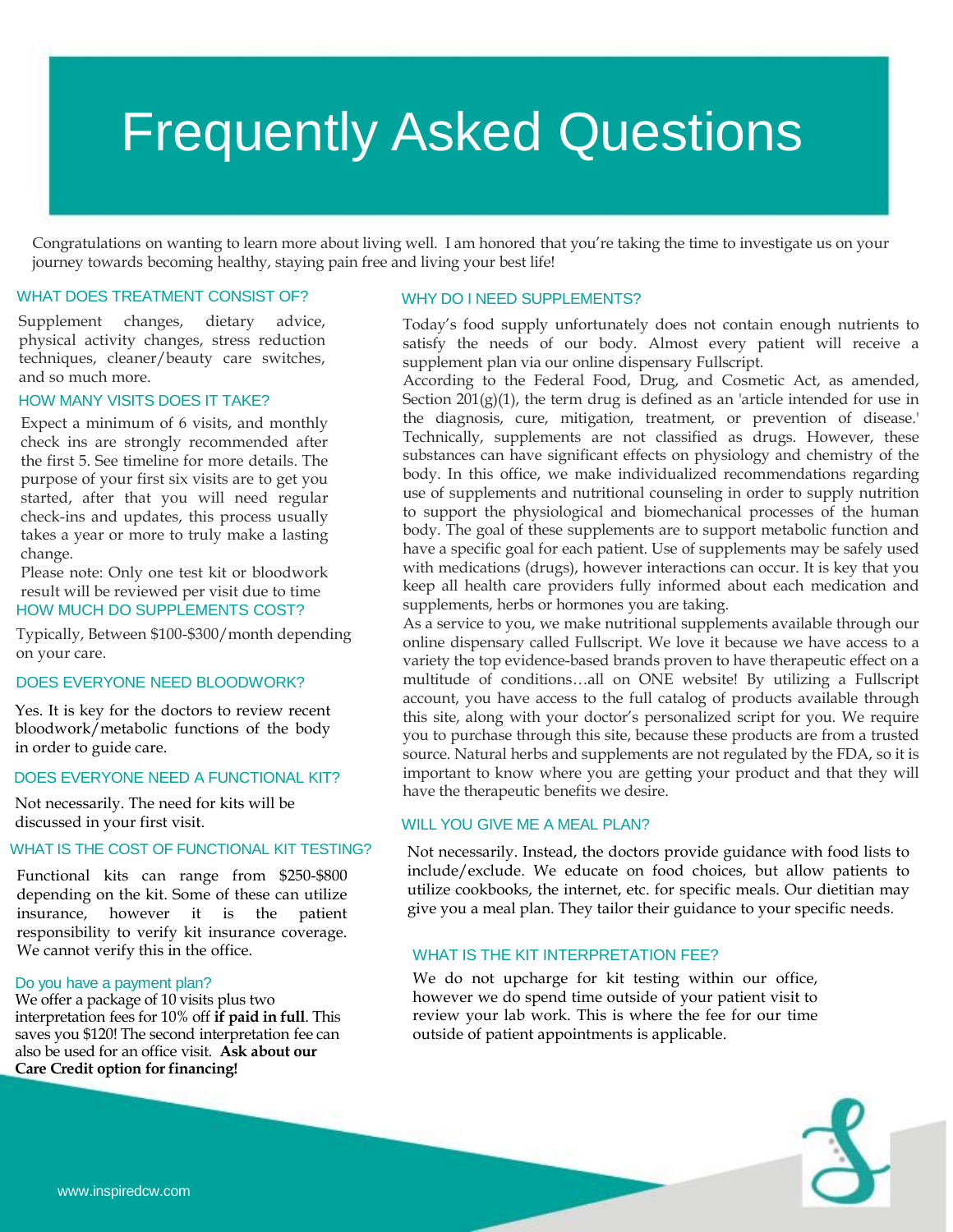# **Frequently Asked Questions**

#### DO YOU TAKE INSURANCE?

Functional medicine office visits are not covered by insurance.

#### CAN BLOODWORK BE RUN THROUGH INSURANCE?

HOW OFTEN DO YOU RE TEST LABS? Absolutely. We typically verify this before your first patient visit and will review your coverage with you. If you do not have lab coverage, we offer a cash lab option with ranges from \$100-\$300 for cash labs. Your insurance allowed amounts can total up to \$2000.

Depending on the case, bloodwork can be retested within 3 months or 1 year of initial testing. This is case by case. Functional kit testing is rarely re-done, but rather based off symptom changes.

#### CAN I BRING OLD LABS?

Yes. We are happy to review old labs. Bloodwork can be used for current supplement treatment if it is within 3 months old, however additional testing may be necessary.

#### What if I have questions/concerns about appointments?

Brief questions can be sent via Practice Better, but please call the office if an appt. is necessary. We are not available for emergencies- call 911 if suspected.

#### WILL I RECEIVE A SUMMARY OF CARE?

Yes. After each visit, your Practice Better chart will be made visible with you describing what we talked about that day. \*\*\*It is STRONGLY urged to take notes during patient appointments so that you can review what we discussed.

#### CAN YOU BE MY PRIMARY CARE PHYSICIAN?

We urge patients to keep their PCP especially if the need for a referral out for conventional medicine is necessary. We love to co-manage your care!

#### CAN YOU PRESCRIBE ANTIBIOTICS?

In the state of Ohio, chiropractors are not able to provide prescriptions. We have a relationship with someone who can prescribe for you if necessary. You must be seen by them as a new patient and have an exam performed.

#### WHAT IF I LIVE OUT OF STATE?

Drs. Melissa Manilla and Sara Perry are licensed practitioners in the state of Ohio. Outside of the state of Ohio, their services are educational only. They will not diagnose or treat medical conditions. They will educate and empower each person they work with and offer lifestyle, dietary and supplement advice only.

#### ARE YOU A MEDICAL DOCTOR?

No, Drs. Melissa Manilla and Sara Perry are Doctors of Chiropractic (DC) and Dr. Melissa Manilla holds a Masters Degree in Clinical Nutrition and Functional Medicine. They received additional training from the Institute of Functional Medicine and Functional Medicine University. Therefore, we do not diagnose or treat diseases or medical conditions outside of our scope of practice. We focus our practice on promoting health and optimal function. If a diagnosis is necessary and outside of our scope, a referral will be made, and we will continue to monitor health promotion and optimal function. Our services are not meant to substitute or replace those of a medical doctor, but our programs are meant to work in conjunction with them.

**this coverage.** We have no responsibility for **Inspired Chiropractic & Wellness is not responsible for any bills from your insurance company regarding blood work. As a service in our office, we offer insurance verification to check bloodwork coverage, but it is ultimately up to the patient to verify any outstanding lab bills that run through your insurance.**

Patient Signature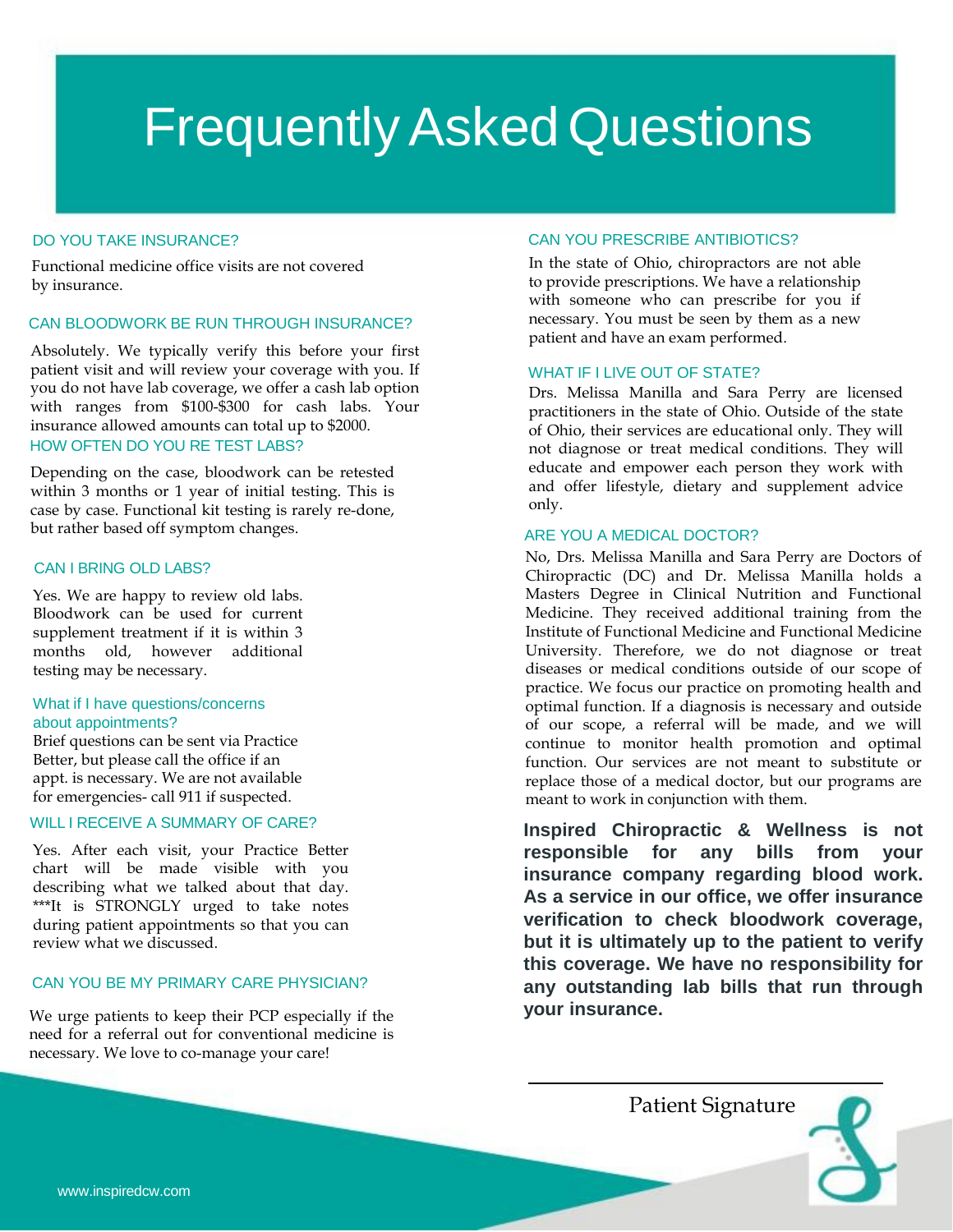# What To Expect

During patient visits, please write down any information that the doctor is talking about that you would like to take forward with you. It is very important to take notes so you remember details of your visits.

Keep track of symptoms, diet, food changes, supplement reaction, and exercise changes on Practice Better. \*Patient results made visible prior to appointment by request only.\*

The doctor will review each of these at your next appointment. Journal/record however you would like to, but **please** keep track so you have something to report.

### If I have a reaction to supplements, what should I do?

Supplement reactions can occur and are somewhat normal. Try your best to decrease the dosage but remain on the supplements. If you cannot continue your regimen, discontinue and advise doctors at your next visit. You can message your doctor or dietitian on Practice Better.

If allergic responses occur (hives, breathing difficulty, etc.), contact 911 immediately.

### If I am not feeling well or have questions, what should I do?

Please contact your primary care provider or call 911 if you feel it is an emergency. Otherwise, record all symptoms and bring any questions/concerns to your next appointment. You can send a message through Practice Better, and the doctor or dietitian will get back to you within 48 business hours.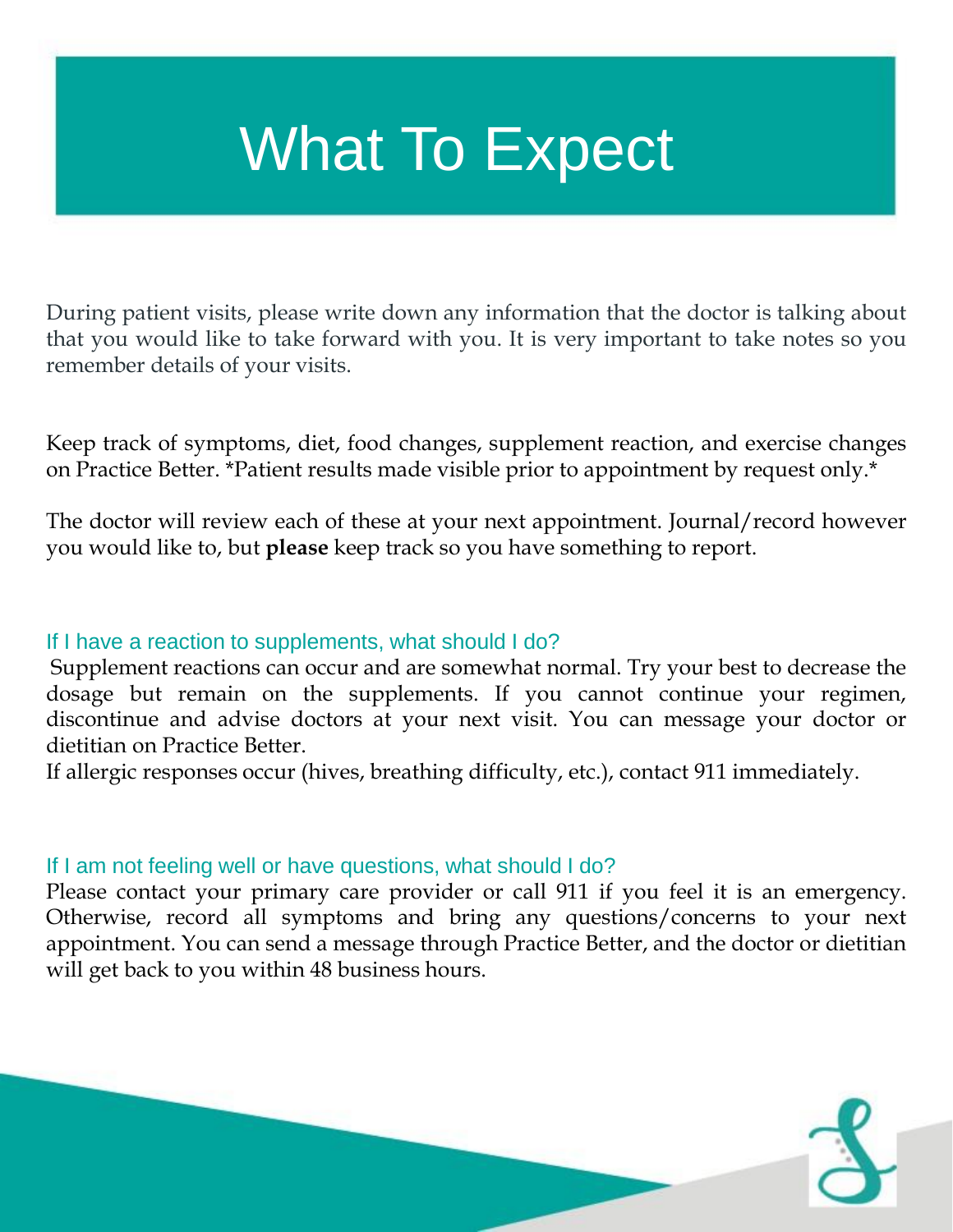# **FUNCTIONAL MEDICINE WEBSITES & PLATFORMS**

## THIS IS A GUIDE TO HELP YOU UNDERSTAND WHAT **EACH WEBSITE IS FOR.**

### **LET'S GET ORGANIZED!**

| <b>JANE</b>                      | · Virtual Visits (check your e-mail to log in)<br>· Scheduling, & appointment reminders<br>. New patient forms, in addition to FMLogics<br>· Insurance info & payments<br>· Online scheduling available                                                                                                                                                                                                  | ane                |
|----------------------------------|----------------------------------------------------------------------------------------------------------------------------------------------------------------------------------------------------------------------------------------------------------------------------------------------------------------------------------------------------------------------------------------------------------|--------------------|
| <b>PRACTICE</b><br><b>BETTER</b> | · Our online interactive wellness software<br>· Message your provider (All providers will<br>have access to all messages)<br>· Food tracking & mood journal<br>· Protocols and Results are uploaded here<br>· Progress Questionnaires between visits                                                                                                                                                     | better             |
| <b>FULLSCRIPT</b>                | · Our trusted online supplement dispensary<br>· Supplement recommendations from<br>providers with instructions for taking<br>. Ordered & shipped directly to your home<br>· Can re-order & see previous orders here                                                                                                                                                                                      | <b>Fullscript</b>  |
| <b>FM LOGICS</b>                 | · Our online functional medicine analysis<br>software<br>· Extensive new patient history<br>· Results are found in Practice Better<br>· Messaging is also through Practice Better                                                                                                                                                                                                                        | Loa.               |
| <b>RUPA</b>                      | . Where you order your testing kits and<br>check test status<br>· Financing available through Rupa<br>. You will pay Rupa directly for test kits<br>. Interpretation fee paid through Jane<br>. All test kit questions go through Rupa<br>. Case reviews and results appts are<br>scheduled as they come in, first come,<br>first served. Please order & complete<br>your test kit asap for timely care! | <b>RUPA HEALTH</b> |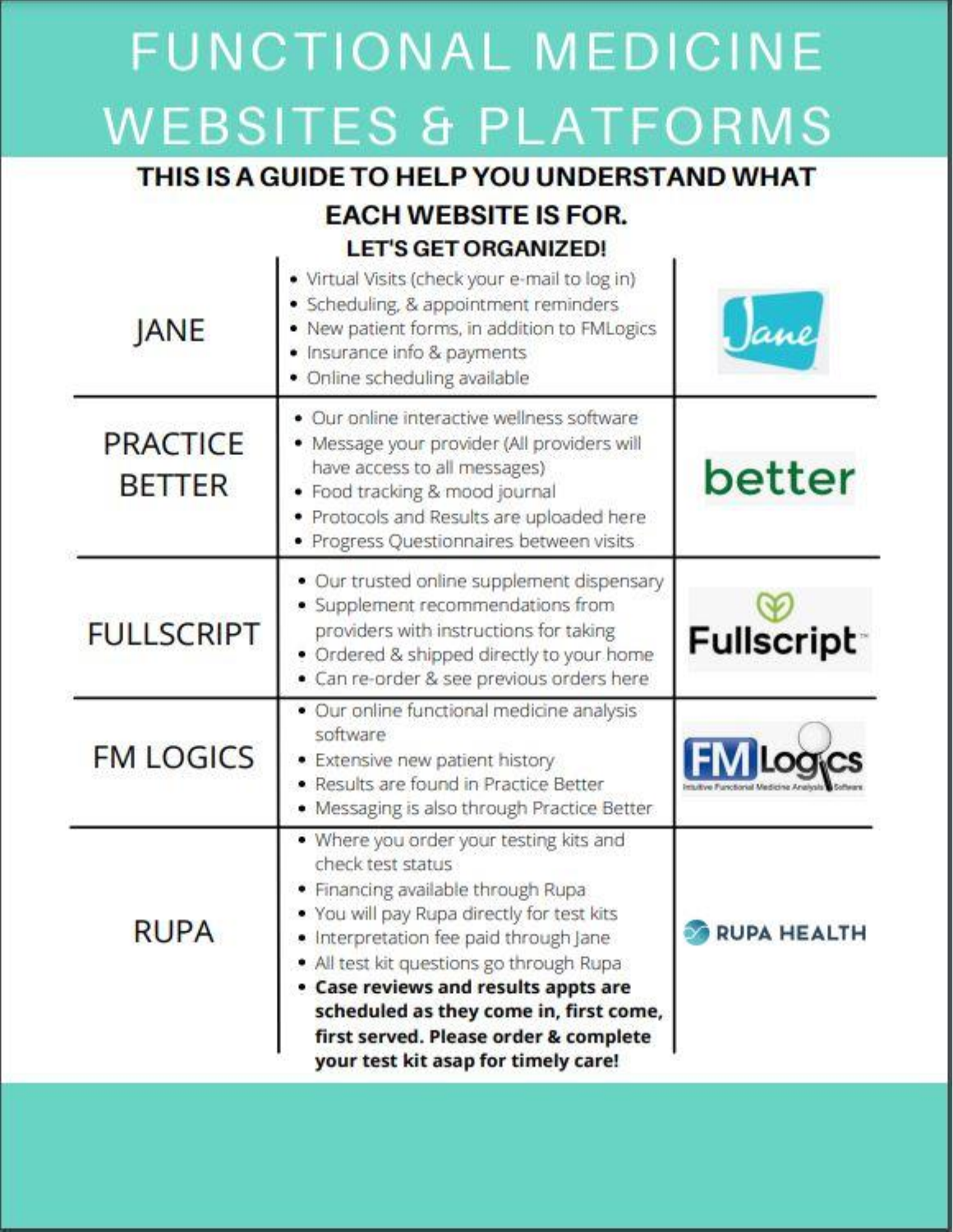# Packages & Financing

**These packages are for new patients interested in optimizing their greatest healing potential!** 

## Get Inspired Package:

\*This package is the best value and the premium option for our patients\*

•For chronic and complex cases. Most patients fit into this category when they first visit us.

•Priority pre-scheduling, 1-4 weeks between appointments. We see you more frequently for better results. •Answers in 24-48 hours on Practice Better

•1:1 time with provider and a complementary introduction to all of our services

•Priority Case Review scheduling (We review your results first!) This saves you weeks of waiting and wondering!

•Will definitely see other providers for support- Chiropractic, Acupuncture, Nutrition, Massage

•This option is for you if you are happy to make the upfront investment for your health.

•Results timeline: 6 months- 1 year

*Includes:*

FM-New Patient Exam (\$250 Value) 11 follow up visits including Plan & Prepare Day, Results Review, Mindset (\$1650 Value) 3 included visits: Chiropractic, Acupuncture & 30 Min Massage (\$350 Value) Interpretation Fee Included (\$600 Value)

Test Kits Included (Up to \$1250)

12 dietitian visits, including initial (\$925 Value)

**Total \$4175**

#### **Purchase In Full and Save \$417.50! Total \$3757.50 3 Monthly Payments \$1391.67**

## Get Started Package:

\*Our middle tier option\*

•For less complex cases

•Priority pre-scheduling, 2-6 weeks between appointments

•Quicker Answers in 72 hours on Practice Better

•1:1 time with provider

•Priority Case Review scheduling (We review your results faster)

•Will likely see other providers for support- Chiropractic, Acupuncture, Nutrition, Massage

•Less upfront investment in your healing

•Results timeline: 1-2 years

*Includes:*

FM-NPE (\$250 Value)

5 follow up visits including Plan & Prepare Day, Results Review, Mindset (\$750 Value)

Interpretation fee (\$200 Value)

Test Kits Included (\$700 Value)

6 dietitian visits, including initial (\$475 Value)

**Total \$2375**

**Purchase in Full and Save \$237.50! Total \$2137.50**

**3 Monthly Payments \$791.67**

\*Membership portal with self-guided program, explanation videos, FAQ and monthly live Zoom calls coming soon!\*